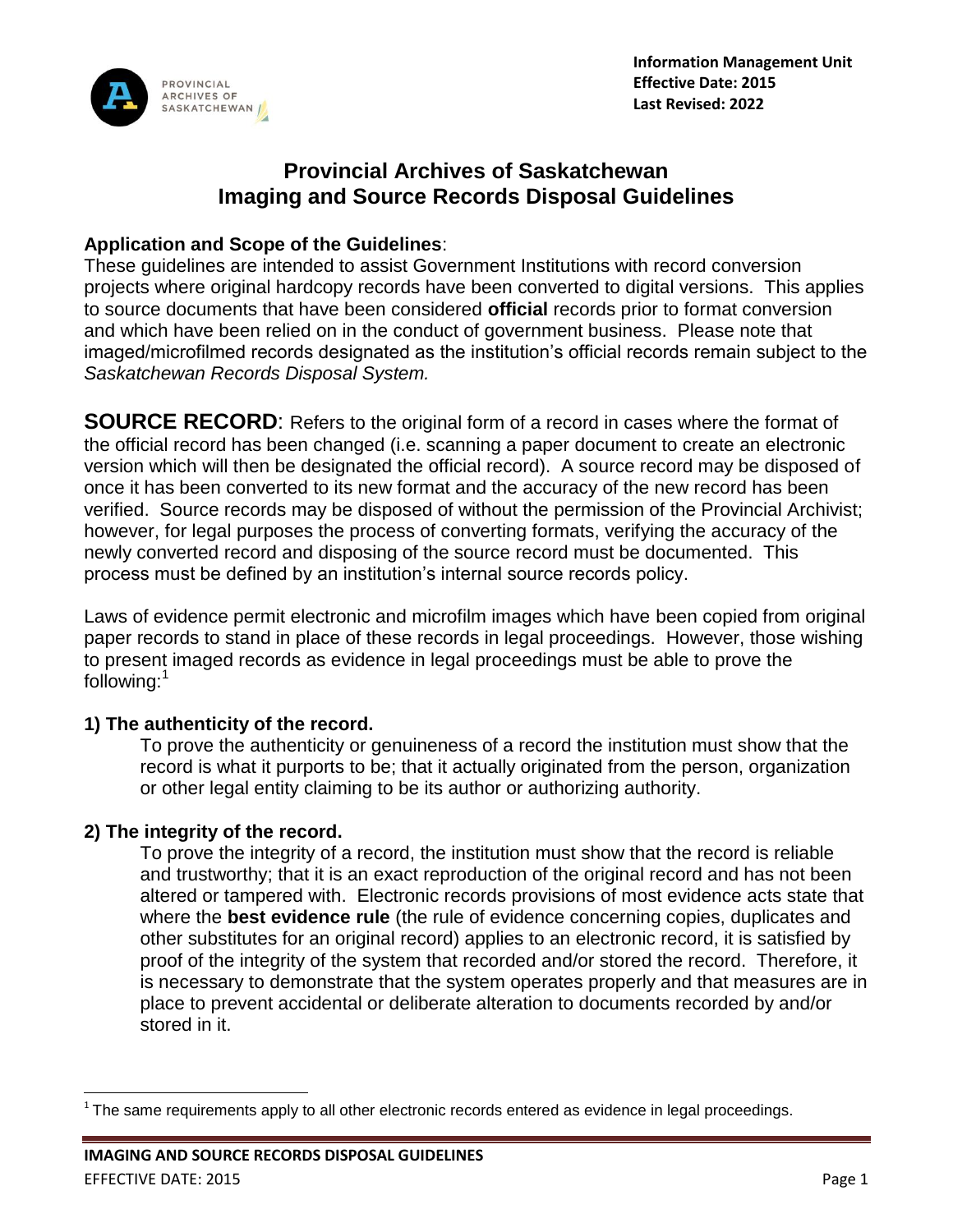There are a number of ways to maintain the authenticity and integrity of imaged records (access restrictions, read-only procedures, etc.). However, the most reliable way to ensure records are properly managed and retained for the required length of time is through the use of an Electronic Document and Records Management System (EDRMS).

#### **3) That the record is created in the usual and ordinary course of business.**

The best way to prove this is to have written policies and procedures, authorized by senior management, which establish the imaging program, determine which records are included in the program and define how the program will operate. The existence of policies and procedures are important because if the program has not been authorized and given formal support, the government institution risks records not being accorded evidentiary value.

The institution's source records policy and procedures must also address the disposal of the source records which have been imaged. This is because "the admissibility and credibility of image-produced copies cannot be equal to that of the source records without proper authority to dispose of source records."<sup>2</sup> If disposal is not addressed in policy and procedures a court may find that, although imaging records is part of an institution's usual and ordinary course of business, disposing of source records is not. This finding may prevent the imaged records admissibility into evidence, or reduce their credibility when admissible. Failure to articulate policy and procedure for disposal of source records may also give the appearance that these records have been disposed of in bad faith.

**The imaged record designated as an institution's official record is subject to the retention requirements set out in an applicable retention schedule (ARMS, ORS or a corporate-wide retention schedule).** This means that this record must be accessible, legible and maintained in a manner that assures its authenticity and integrity for the period of time determined by the schedule. In order to meet these requirements, institutions should establish and implement internal policies concerning retention of long-term records electronically (migration strategies, etc.).

**Please note that apart from the laws of evidence, other laws, regulations, business requirements, etc. may necessitate the retention of original paper source records. Government Institutions should consult their solicitor before undertaking an imaging program.**

**The Provincial Archives of Saskatchewan may want to acquire certain records in their original paper format. Please consult the Archives in this regard prior to the destruction of source records.**

The following is an example of source records disposal guidelines intended to address an institution's need to prove the authenticity and integrity of imaged records, as well as establish that they have been produced in the usual course of business. It will be necessary for

 $\overline{\phantom{a}}$ <sup>2</sup> CAN/CGSB-72.11-93, p. i.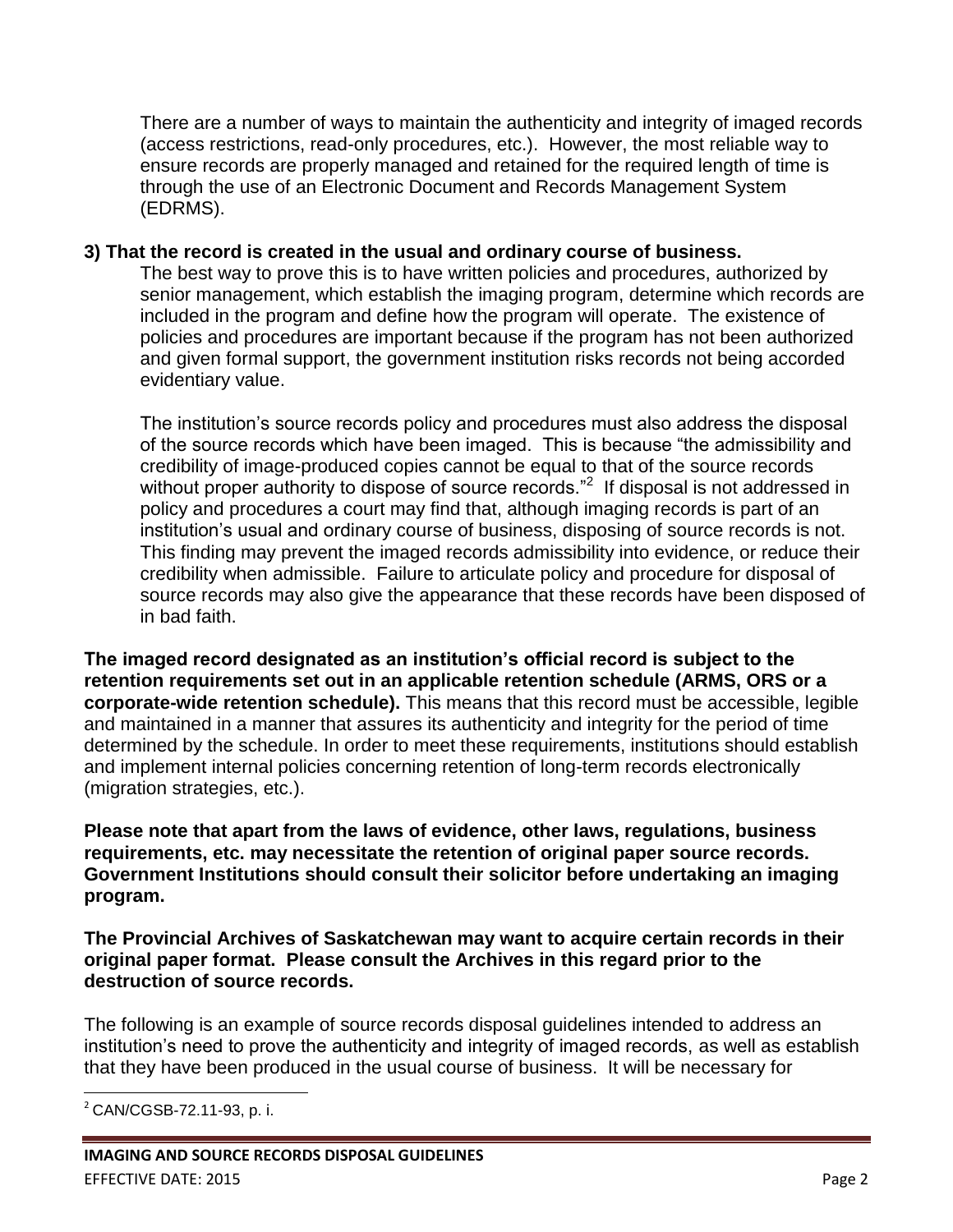institutions to develop further procedures in order to establish technical standards, quality control procedures, etc. specific to their own computer systems. For guidance when developing these procedures, please refer to the Canadian General Standards Board's *Microfilm and Electronic Images as Documentary Evidence* (CAN/CGSB-72.11-93) and *Electronic Records as Documentary Evidence* (CAN/CGSB-72.34-2005).

## **Establishment of Imaging Program**

- The program will be authorized by the Government Institution's Deputy Minister/President/CEO or other senior official.
- The institution will specify which records are to be imaged. When possible, this should be done with reference to the applicable approved retention schedule and item number used to manage the classification and retention of the official copies of the records.
- If no approved retention schedule addressing the classification and retention of the records being imaged exists, they must be retained indefinitely until a schedule determining an appropriate retention period has been developed by the Government Institution and approved by the Public Records Committee.
- An individual or position responsible for the management of the program, as well as one responsible for approving the disposal of the source records, must be appointed by the DM/President/CEO or other senior official.

## **Program Conduct**

- To demonstrate integrity, the whole of the source record, with all detail and any imperfections, should be captured without alteration. If source records require alteration or enhancement to improve legibility, the enhancement of the records must be authorized by the program manager and any records that are enhanced must be identified as such.
- The institution must establish benchmarks to determine when records should be enhanced, as well as when images ought to be re-scanned/re-filmed.
- The institution must maintain a log identifying the technician responsible for imaging/microfilming the source records, as well as the date of the imaging/microfilming.
- After imaging/microfilming the technician will review the imaged/microfilmed records to ensure that all source records have been captured and that the quality of the images meets established benchmarks. The technician will prepare and sign an inspection report certifying that the records have been inspected, images are properly captured and there is no reason to believe that any source records have been omitted.
- Random audits of the imaged/microfilmed records will be conducted by an individual other than the technician(s) responsible for the imaging/microfilming of the records.
- The institution should maintain an index of the imaged/microfilmed records to facilitate storage and retrieval. The index will be kept for the same retention period as the information to which it relates.
- Records converted to electronic format, particularly those with long retention periods, may eventually need to be migrated to a new electronic image management (EIM) system in accordance with the institutions approved migration strategy. In order to demonstrate the integrity of the records being moved, a record of the testing and validation of the new system and of the migration itself, should be kept. As well, all